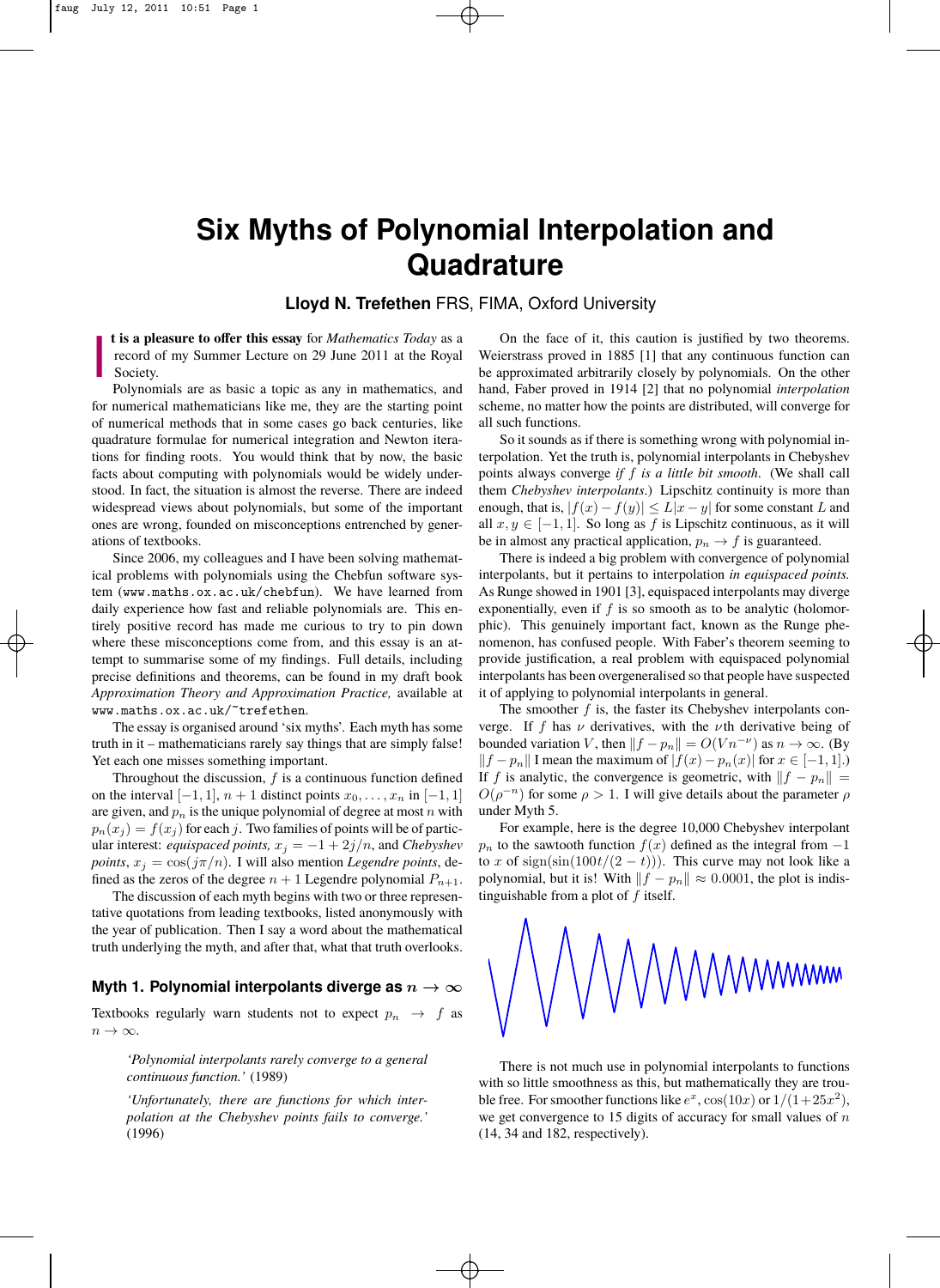☛ ✡ ✟

## **Myth 2. Evaluating polynomial interpolants numerically is problematic**

Interpolants in Chebyshev points may converge in theory, but aren't there problems on a computer? Textbooks warn students about this.

*'Polynomial interpolation has drawbacks in addition to those of global convergence. The determination and evaluation of interpolating polynomials of high degree can be too time-consuming and can also lead to difficulty problems associated with roundoff error.'* (1977)

*'Although Lagrangian interpolation is sometimes useful in theoretical investigations, it is rarely used in practical computations.'* (1985)

*'Interpolation is a notoriously tricky problem from the point of view of numerical stability.'* (1990)

The origin of this view is the fact that some of the methods one might naturally try for evaluating polynomial interpolants are slow or numerically unstable or both. For example, if you write down the Lagrange interpolation formula in its most obvious form and implement it on a computer as written, you get an algorithm that practice? requires  $O(n^2)$  work per evaluation point. (Partly because of this, books warn readers that they should use Newton interpolation for-<br>ial matter mulae rather than Lagrange – another myth.) And if you compute computing computing  $\epsilon$ interpolants 'linear algebra style', by setting up a Vandermonde ma- easy. Her trix whose columns contain samples of  $1, x, x^2, \ldots, x^n$  at the grid If best ap points, your numerical method is exponentially unstable. This is  $\tau_{\text{WO}}$ the 'polyval/polyfit' algorithm of Matlab, and I am guilty of propa-<br>the maximulae rather than 1 gating Myth 2 myself by using this algorithm in my textbook Spec-<br>polants and figure tral Methods in Matlab [4]. Rounding errors on a computer destroy  $\bar{z}_{\text{eller pro}}$ all accuracy of this method even for  $n = 60$ , let alone  $n = 10,000$  more than as in the plot above. I am guilty of propagating Myth 2 my text by using the set by using the set book and the  $\frac{1}{2}$ 

Or how about  $n = 1,000,000$ ? Here is a plot of the polynomial that have interpolant to  $f(x) = sin(10/x)$  in a million Chebyshev points. The plot was obtained in about 30 seconds on my laptop by evalu-<br>interpolant to the plot was obtained in about 30 seconds on my laptop by evaluating the interpolant at 2,000 points clustered near zero. Secon



The fast and stable algorithm that makes these calculations case beha possible comes from a representation of the Lagrange interpolant known as the *barycentric formula*, published by Salzer in 1972 [5]: curacy is

$$
p_n(x) = \sum_{j=0}^n \left( \frac{(-1)^j f_j}{x - x_j} / \sum_{j=0}^n \left( \frac{(-1)^j}{x - x_j} \right) \right)
$$

with the special case  $p_n(x) = f_j$  if  $x = x_j$ . The primes on the **all** summation signs signify that the terms  $j = 0$  and  $j = n$  are multithough the divisions by  $x - x_j$  may look dangerous for  $x \approx x_j$ ,<br>the formula is numerically stable, as was proved by Nick Higham in 2004 [6]. plied by  $1/2$ . The work required is  $O(n)$  per evaluation point, and the formula is numerically stable, as was proved by Nick Higham

 $\mathbf{b}$  approximation" is a common name for the unique polynomial polynomial polynomial polynomial polynomial polynomial polynomial polynomial polynomial polynomial polynomial polynomial polynomial polynomial polynomial p

☛ ✡  $\mathbf{a}$ ✠

by a finite sum,

n that minimizes  $\Gamma$ 

#### **Myth 3. Best approximations are optimal**

This one sounds true by definition!

✡  $\mathbf{a}$ ✠

> *'Since the Remes algorithm, or indeed any other algorithm for producing genuine best approximations, requires rather extensive computations, some interest attaches to other more convenient procedures to give good, if not optimal, polynomial approximations.'* (1968)

> *'Minimal polynomial approximations are clearly suitable for use in functions evaluation routines, where it is advantageous to use as few terms as possible in an approximation.'* (1968)

> *'Ideally, we would want a best uniform approximation.'* (1980)

Though the statement of this myth looks like a tautology, there is content in it. The 'best approximation' is a common name for the unique polynomial  $p_n^*$  that minimises  $||f - p_n^*||$ . So a best approximant is optimal in the maximum norm, but is it really the best in practice?

As the first quotation suggests, computing  $p_n^*$  is not a trivial matter, since the dependence on  $f$  is nonlinear. By contrast, computing a Chebyshev interpolant with the barycentric formula is easy. Here our prejudices about value for money begin to intrude. If best approximations are hard to compute, they must be valuable!

Two considerations make the truth not so simple. First of all, <sup>1-</sup> the maximum-norm accuracy difference between Chebyshev interpolants and best approximations can never be large, for Ehlich and troy  $\text{Zeller}$  proved in 1966 [7] that  $||f - p_n||$  cannot exceed  $||f - p_n||$  by 10,000 more than the factor  $2 + (2/\pi) \log(n+1)$ . Usually the difference is the bank and  $\frac{1}{2}$  ( $\frac{1}{2}$ ),  $\frac{1}{2}$  and  $\frac{1}{2}$  are about  $\frac{1}{2}$  are  $\frac{1}{2}$  and  $\frac{1}{2}$  are  $\frac{1}{2}$  and  $\frac{1}{2}$  are  $\frac{1}{2}$  and  $\frac{1}{2}$  are  $\frac{1}{2}$  and  $\frac{1}{2}$  are  $\frac{1}{2}$  and  $\frac{1}{2}$  a  $\alpha$  nomial that have  $\nu$  derivatives or are analytic, the two smoothness classes ints. mentioned under Myth 1, are just a factor of 2 larger for Chebyshev interpolants as for best approximations.  $\frac{1}{2}$  and  $\frac{1}{2}$  interpreted under Myur 1, are just a factor of 2 farger for Chebyshev

☛ ✡ ✟ ✠

seconds on my laptop by evaluating the interpolant at 2000 points clustered near zero.  $\alpha$  depends. From the interporants as for these approximations.<br>Secondly, according to the equioscillation theorem going back to Chebyshev in the 1850s, the maximum error of a best approximation is always attained at at least  $n + 2$  points in [-1, 1]. For example, the black curve below is the error curve  $f(x) - p<sub>n</sub><sup>*</sup>(x)$ ,  $x \in [-1, 1]$ , for the best approximant to  $|x - 1/4|$  of degree 100, equioscillating between 102 extreme values  $\approx \pm 0.0027$ . The red points in the point interpolant  $p_n$  in Chebyshev curve corresponds to the polynomial interpolant  $p_n$  in Chebyshev points. It is clear that for most values of x,  $|f(x) - p_n(x)|$  is much smaller than  $|f(x) - p<sub>n</sub><sup>*</sup>(x)|$ . Which approximation would be more useful in an application? I think the only reasonable answer is, it depends. Sometimes one really does need a guarantee about worst-<br>depends. Sometimes one really does need a guarantee about worstdepends. Sometimes one really does heed a guarantee about worst<br>ulations case behaviour. In other situations, it would be wasteful to sacrifice  $\frac{1}{2}$  and so much accuracy over  $95\%$  of the range just to gain one bit of accuracy in a small subinterval. Secondry, according to the equioscillation theorem going back  $\frac{1}{2}$  so much accuracy over  $\frac{1}{2}$  of the range just to gain one bit of ac-



 $\mathcal{L}_\mathcal{A}$  are usually derived from polynomials. We approximate an integral state and integrals. We approximate an integral state and integrals. We approximate an integral state and integrals. We approximate an integr

where  $\mathcal{N}(\mathcal{N}_{\mathcal{N}})$  and  $\mathcal{N}(\mathcal{N}_{\mathcal{N}})$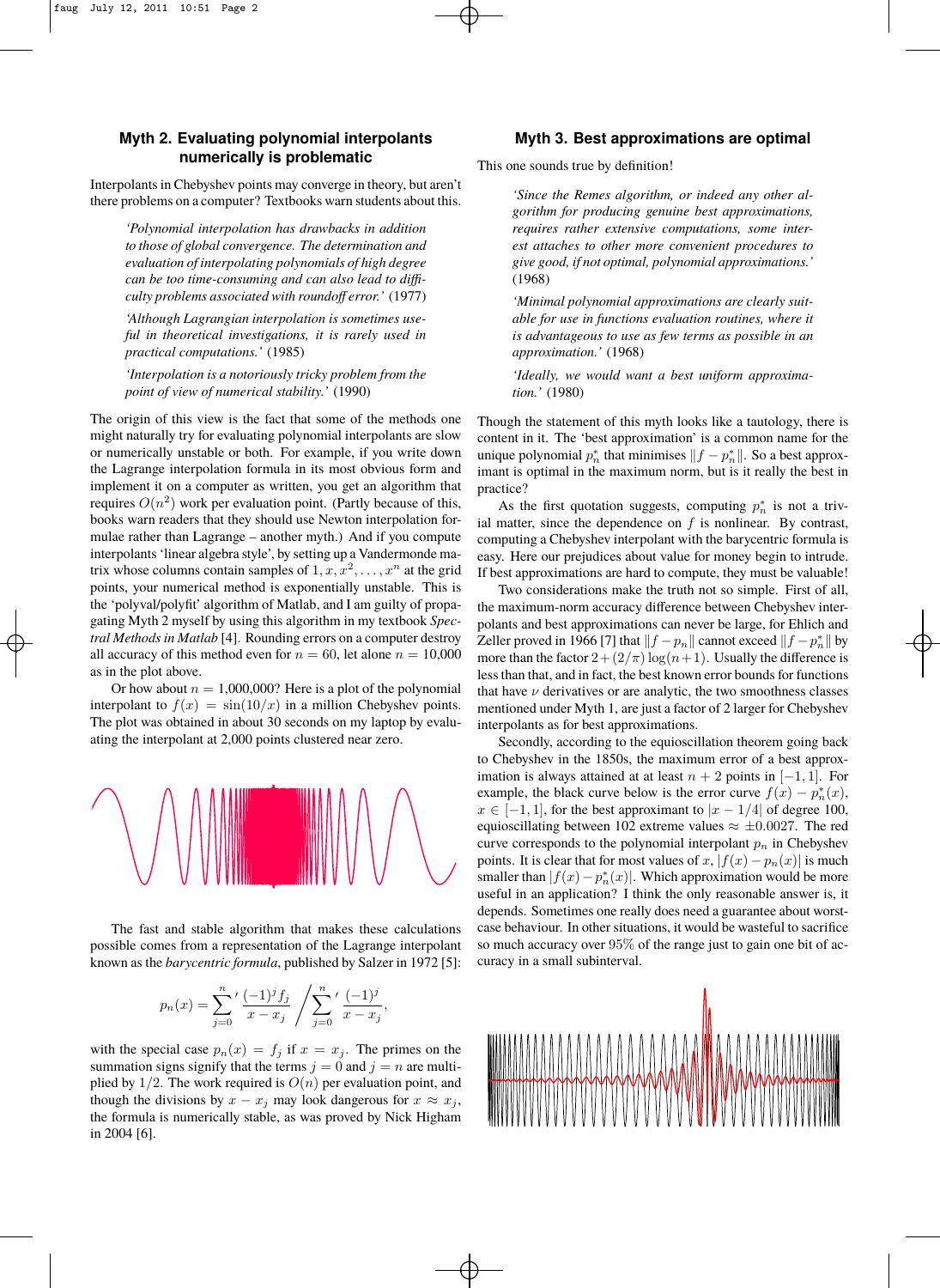## **Myth 4. Gauss quadrature has twice the order of accuracy of Clenshaw–Curtis**

Quadrature formulae are usually derived from polynomials. We approximate an integral by a finite sum,

$$
I = \int_{-1}^{1} f(x)dx \approx I_n = \sum_{k=0}^{n} w_k f(x_k), \quad (1)
$$

✡ ✟ ✠

and the weights  $\{w_k\}$  are determined by the principle of interpolating f by a polynomial at the points  $\{x_k\}$  and integrating the interpolant. Newton–Cotes quadrature corresponds to equispaced points, Clenshaw–Curtis quadrature to Chebyshev points, and Gauss quadrature to Legendre points. Almost every textbook first describes Newton–Cotes, which achieves  $I_n = I$  exactly if f is a polynomial of degree  $n$ , and then shows that Gauss has twice this order of exactness:  $I_n = I$  if f is a polynomial of degree  $2n + 1$ . Clenshaw–Curtis is occasionally mentioned, but it only has order of exactness n, no better than Newton–Cotes.

*'However, the degree of accuracy for Clenshaw– Curtis quadrature is only* n − 1*.'* (1997) *'Clenshaw–Curtis rules are not optimal in that the degree of an* n*-point rule is only* n − 1*, which is well below the maximum possible.'* (2002)

This ubiquitous emphasis on order of exactness is misleading. Textbooks suggest that the reason Gauss quadrature gives better results than Newton-Cotes is its higher order of exactness, but this is not correct. The problem with Newton–Cotes is that the sample points are equally spaced: the Runge phenomenon. In fact, as Pólya proved in 1933 [8], Newton–Cotes quadrature does not converge as  $T<sub>h</sub>$  $n \to \infty$ , in general, even if f is analytic.  $2n \times 1.00$  For the transmission mentioned, but it of  $2n \times 10^{-10}$  method.

☛ ✡ ✟ ✠

> Clenshaw–Curtis and Gauss quadratures behave entirely differently. Both schemes converge for all continuous integrands, and if <sup>oy</sup> the integrand is analytic, the convergence is geometric. Clenshaw-Curtis is easy to implement, using either the Fast Fourier Transform  $\epsilon_{\text{tot}}$ or by an algorithm of Waldvogel in 2006 [9], and one reason it gets  $\frac{m}{m}$ little attention may be that Gauss quadrature had a big head start, invented in 1814 [10] instead of 1960 [11]. Both Clenshaw–Curtis and Gauss quadrature are practical even if  $n$  is in the millions, in the im latter case because nodes and weights can be calculated by an algo- $_{\text{ho}}$ rithm implemented in Chebfun due to Glaser, Liu and Rokhlin in 2007 [12]. (Indeed, since Glaser–Liu–Rokhlin, it is another myth to  $\frac{\text{p}^{11}}{\text{of}}$ imagine that Gauss quadrature is only practicable for small values  $\frac{0}{h}$ of  $n$ .)  $B_0$  and  $B_1$  and  $B_2$  and  $B_3$  and  $B_4$  and  $B_5$  and  $B_6$  and  $B_7$  and  $B_8$  and  $B_7$  and  $B_8$  and  $B_7$  and  $B_8$  and  $B_7$  and  $B_8$  and  $B_7$  and  $B_8$  and  $B_8$  and  $B_8$  and  $B_8$  and  $B_8$  and  $B_8$  and  $\frac{1}{100}$  in the mass cause  $\frac{1}{100}$  and  $\frac{1}{100}$  can be calculated by and  $\frac{1}{100}$ algorithm implemented in  $\mathbb{R}^n$  and  $\mathbb{R}^n$  and  $\mathbb{R}^n$  and  $\mathbb{R}^n$  and  $\mathbb{R}^n$  and  $\mathbb{R}^n$  and  $\mathbb{R}^n$  and  $\mathbb{R}^n$  and  $\mathbb{R}^n$  and  $\mathbb{R}^n$  and  $\mathbb{R}^n$  and  $\mathbb{R}^n$  and  $\mathbb{R}^n$  and

> With twice the order of exactness, we would expect Gauss  $\epsilon_{\text{racine$ quadrature to converge twice as fast as Clenshaw–Curtis. Yet it does not. Unless f is analytic in a large region surrounding  $[-1, 1]$ the complex plane, one typically finds that Clenshaw–Curtis.  $\frac{1}{12}$  region of the complex plane, one typically finds that Clenshaw–Curtis. quadrature converges at about the same rate as Gauss, as illustrated at by these curves for  $f(x) = \exp(-1/x^2)$ :  $\frac{1}{2}$  in the complex plane, one typically finds that Clenshaw–Curtis  $\frac{1}{2}$



A theorem of mine from 2008 makes this observation precise. If f has a  $\nu$ th derivative of bounded variation V, Gauss quadrature can be shown to converge at the rate  $O(V(2n)^{-\nu})$ , the factor of 2 reflecting its doubled order of exactness. The theorem asserts that the same rate  $O(V(2n)^{-\nu})$ , with the same factor of 2, is also achieved by Clenshaw–Curtis. (Folkmar Bornemann (private communication) has pointed out that both of these rates can probably be improved by one further power of  $n$ .)

The explanation for this surprising result goes back to O'Hara and Smith in 1968 [13]. It is true that  $(n + 1)$ -point Gauss quadrature integrates the Chebyshev polynomials  $T_{n+1}, T_{n+2}, \ldots$  exactly whereas Clenshaw–Curtis does not. However, the error that Clenshaw–Curtis makes consists of aliasing them to the Chebyshev polynomials  $T_{n-1}, T_{n-2}, \ldots$  and integrating these correctly. As it happens, the integrals of  $T_{n+k}$  and  $T_{n-k}$  differ by only  $O(n^{-3})$ , and that is why Clenshaw–Curtis is more accurate than its order of exactness seems to suggest.

#### **Myth 5. Gauss quadrature is optimal**

Gauss quadrature may not be much better than Clenshaw–Curtis, but at least it would appear to be as accurate as possible, the gold standard of quadrature formulae.

*'The precision is maximised when the quadrature is Gaussian.'* (1982)

*'In fact, it can be shown that among all rules using* n *function evaluations, the* n*-point Gaussian rule is likely to produce the most accurate estimate.'* (1989)

There is another misconception here, quite different from the one just discussed as Myth 4. Gauss quadrature is optimal as measured by polynomial order of exactness, but that is a skewed measure.

☛ ✡  $\mathbf{a}^{\dagger}$ ✠

The power of polynomials is nonuniform: they have greater resolution near the ends of an interval than in the middle. Suppose, for example, that  $f(x)$  is an analytic function on  $[-1, 1]$ , which means it can be analytically continued into a neighbourhood of  $[-1, 1]$  in the complex x-plane. Then polynomial approximants to f, whether Chebyshev or Legendre interpolants or best approximants, will converge at a geometric rate  $O(\rho^{-n})$  determined by how close any singularities of f in the plane are to  $[-1, 1]$ . To be precise,  $\rho$  is the sum of the semiminor and semimajor axis lengths of the largest ellipse with foci  $\pm 1$  inside which f is analytic and bounded. But ellipses are narrower near the ends than in the middle. If f has a singularity at  $x_0 = i\varepsilon$  for some small  $\varepsilon$ , then we get  $O(\rho^{-n})$  convergence with  $\rho \approx 1 + \varepsilon$ . If f has a singularity at 1 +  $\varepsilon$ , on the other hand, the parameter becomes  $\rho \approx 1 + \sqrt{2\varepsilon}$ , corresponding to much faster convergence. A function with a singularity at 1.01 converges 14 times faster than one with a singularity at 0.01i.

Quadrature rules generated by polynomials, including both Gauss and Clenshaw–Curtis, show the same nonuniformity. This might seem unavoidable, but in fact, there is no reason why a quadrature formula (1) needs to be derived from polynomials. By introducing a change of variables, one can generate alternative formulae based on interpolation by transplanted polynomials, which may converge up to  $\pi/2$  times faster than Gauss or Clenshaw– Curtis quadrature for many functions. This idea was developed in a paper of mine with Nick Hale in 2008 [14] and is related to earlier work by Kosloff and Tal-Ezer in 1993 [15].

☛ ✡ ✟ ✠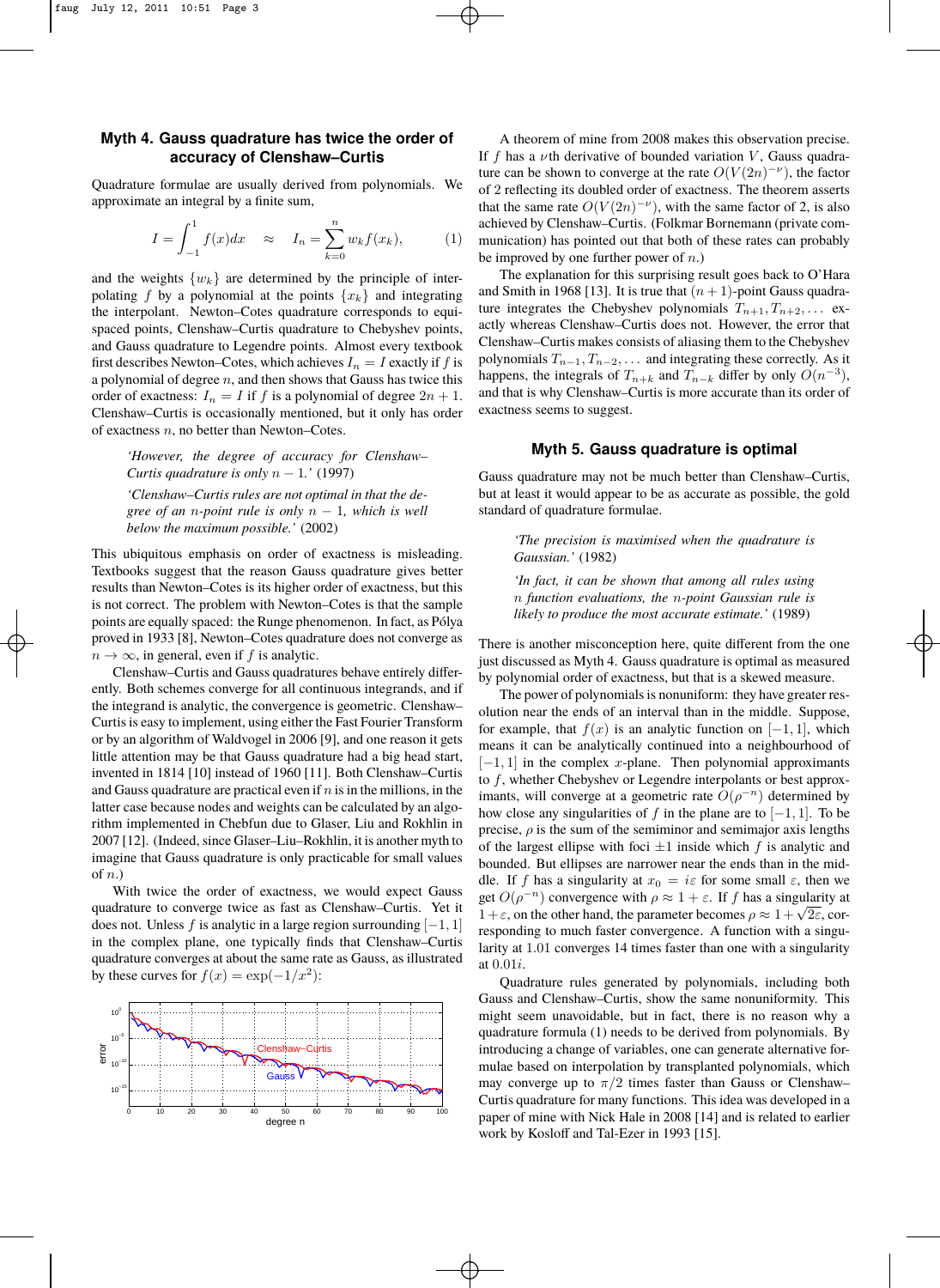The following theorem applies to one of the transformed methods Hale and I proposed. Let f be a function that is analytic in an  $\varepsilon$ neighborhood of  $[-1, 1]$  for  $\varepsilon \leq 0.05$ . Then whereas Gauss quadrature converges at the rate  $I_n - I = O((1 + \varepsilon)^{-2n})$ , transformed Gauss quadrature converges 50% faster,  $I_n - I = O((1 + \varepsilon)^{-3n})$ . Here is an illustration for  $f(x) = 1/(1 + 25x^2)$ .



The fact that some quadrature formulae converge up to  $\pi/2$ times faster than Gauss as  $n \to \infty$  is probably not of much practical importance. The importance is conceptual.

#### Myth 6. Polynomial root-finding is dangerous  $_{\rm th}$

Myth 6. Polynomial rootfinding is dangerous

 $\mathbf T$ Our final myth originates with Jim Wilkinson (1919–1986), a hero of mine who taught me two courses in graduate school at Stanford. Working with Alan Turing on the Pilot Ace computer in 1950,  $\frac{1}{\sqrt{2}}$  is the complete of all numerical methods for finding the zeros of  $\frac{1}{\sqrt{2}}$  (1963) Wilkinson found that attempts to compute roots of even some lowdegree polynomials failed dramatically. He publicised this discovery widely.

'Our main object in this chapter has been to focus at $t$ ention on the severe inherent limitations of all nu $s_{\text{in}}$  is contracted by interesting in the form and  $s_{\text{in}}$  in the form and  $s_{\text{in}}$  . *merical methods for finding the zeros of polynomials.'*  $(1963)$ (1963)

☛ ✡ ✟

> $c_1$  common density on the calculation of  $c_2$  and  $c_3$  containing  $c_3$ *'Beware: Some polynomials are ill-conditioned!'*<br>(1993)  $(1992)$ (1992)

> The first of these quotations comes from Wilkinson's book on rounding errors [16], and he also coined the memorable phrase 'the perfidious polynomial' as the title of a 1984 article that won the  $\overline{\text{O}}$  corrected points on the unit circle, by the unit circle,  $\overline{\text{O}}$ , which  $\overline{\text{O}}$ , which  $\overline{\text{O}}$ , which  $\overline{\text{O}}$ , which  $\overline{\text{O}}$ , which is a mathematical summation  $\overline{\text{O}}$ ,  $\overline{\text{O}}$ Chauvenet Prize for outstanding mathematical exposition [17].

What Wilkinson discovered was the extreme ill-conditioning of roots of certain polynomials *as functions of their coefficients*. Specifically, suppose a polynomial  $p_n$  is specified by its coefficients in the form  $a_0 + a_1x + \cdots + a_nx^n$ . If  $p_n$  has roots near the unit in the form  $a_0 + a_1x + \cdots + a_nx$ . If  $p_n$  has foots hear the time of the circle in the complex plane, these pose no difficulties: they are wellconditioned functions of the coefficients  $a_k$  and can be computed portunities accurately by Matlab's 'roots' command, based on the calculation th 7 Roots far from the circle, however, such as roots on the interval of eigenvalues of a companion matrix containing the coefficients. [−1, 1], can be so ill-conditioned as to be effectively uncomputable. The monomials  $x^k$  form exponentially bad bases for polynomials on  $[-1, 1]$ .

The flaw in the argument is that it says nothing about the condition of roots of polynomials *as functions of their values.* For effective root-finding on  $[-1, 1]$  based on pointwise samples, all one must do is fix the basis: replace the monomials  $x^k$ , which are orthogonal polynomials on the unit circle, by the Chebyshev polynomials  $T_k(x)$ , which are orthogonal on the interval. Sup-<br>interpolatic pose a polynomial  $p_n$  is specified by its coefficients in the form  $a_0T_0(x) + a_1T_1(x) + \cdots + a_nT_n(x)$ . If  $p_n$  has roots near  $[-1, 1]$ , these are well-conditioned functions of the coefficients  $a_k$ , and

they can be computed accurately by solving an eigenvalue problem involving a 'colleague matrix'. The details were worked out by Specht in 1957 [18] and Good in 1961 [19].

✡  $\mathbf{a}$ ✠

> Chebfun finds roots of a function  $f$  on  $[-1, 1]$  by approximating it by a polynomial expressed in Chebyshev form and then solving a colleague-matrix eigenvalue problem, and if the degree is greater than 100, first subdividing the interval recursively to reduce it. These ideas originate with John Boyd in 2002 [20] and are extraordinarily effective. Far from being exceptionally troublesome, polynomial root-finding when posed in this fashion begins to emerge as the most tractable of all root-finding problems, for we can solve the problem globally with just  $O(n^2)$  work to get all the roots in an interval to high accuracy.

 $\frac{1}{100}$  For example, the function  $f(x) = \sin(1000\pi x)$  on  $[-1, 1]$  is represented in Chebfun by a polynomial of degree 4091. It takes  $2 \text{ seconds on my laptop to find all } 2001 \text{ of its roots in } [-1, 1]$ , and the maximum deviation from the exact values is  $4.4 \times 10^{-16}$ .

For the random contract of the robustness of polynomial Here is another illustration of the robustness of polynomial root-finding on an interval. In Chebfun, we have plotted the funcfoot-initially on an interval. In Chebruit, we have protted the function  $f(x) = \exp(x/2)(\sin(5x) + \sin(101x))$  and then executed **OUS** the commands  $\mathbf{r} = \text{roots}(\mathbf{f}-\text{round}(\mathbf{f})), \text{plot}(\mathbf{r}, \mathbf{f}(\mathbf{r}), \cdot)$ .  $\delta$ ), a hero This sequence solves a collection of hundreds of polynomial rootat Stan-<br>finding problems to locate all the points where  $f$  takes a value equal  $\tau$  in 1950, to an integer or a half-integer, and plots them as dots. The compu $v_{\text{time}}$  tation took 2/3 of a second.  $\lim_{u \to 0} f(u) = \exp(u/2) (\sin(\omega t) + \sin(\omega t))$  and then executed



☛ ✡ ✟ ✠

#### **Conclusion**

the unit Perhaps I might close by mentioning another perspective on the are well- misconceptions that have affected the study of computation with omputed polynomials. By the change of variables  $x = \cos \theta$ , one can show lculation that interpolation by polynomials in Chebyshev points is equivafficients. lent to interpolation of periodic functions by series of sines and interval cosines in equispaced points. The latter is the subject of discrete poutable. Fourier analysis, and one cannot help noting that whereas there is formulations widespread suspicion that it is not safe to compute with polynomials, nobody worries about the Fast Fourier Transform! In the end con- this may be the biggest difference between Fourier and polynomial interpolants, the difference in their reputations.

 $M<sub>2</sub>$  and here's a bonus, free of charge.

☛ ✡  $\mathbf{a}$ ✠

## nebyshev **Myth 7. Lagrange discovered Lagrange interpolation**

It was Waring in 1779 [21]. Euler used the formula in 1783, and Lagrange in 1795.  $\Box$